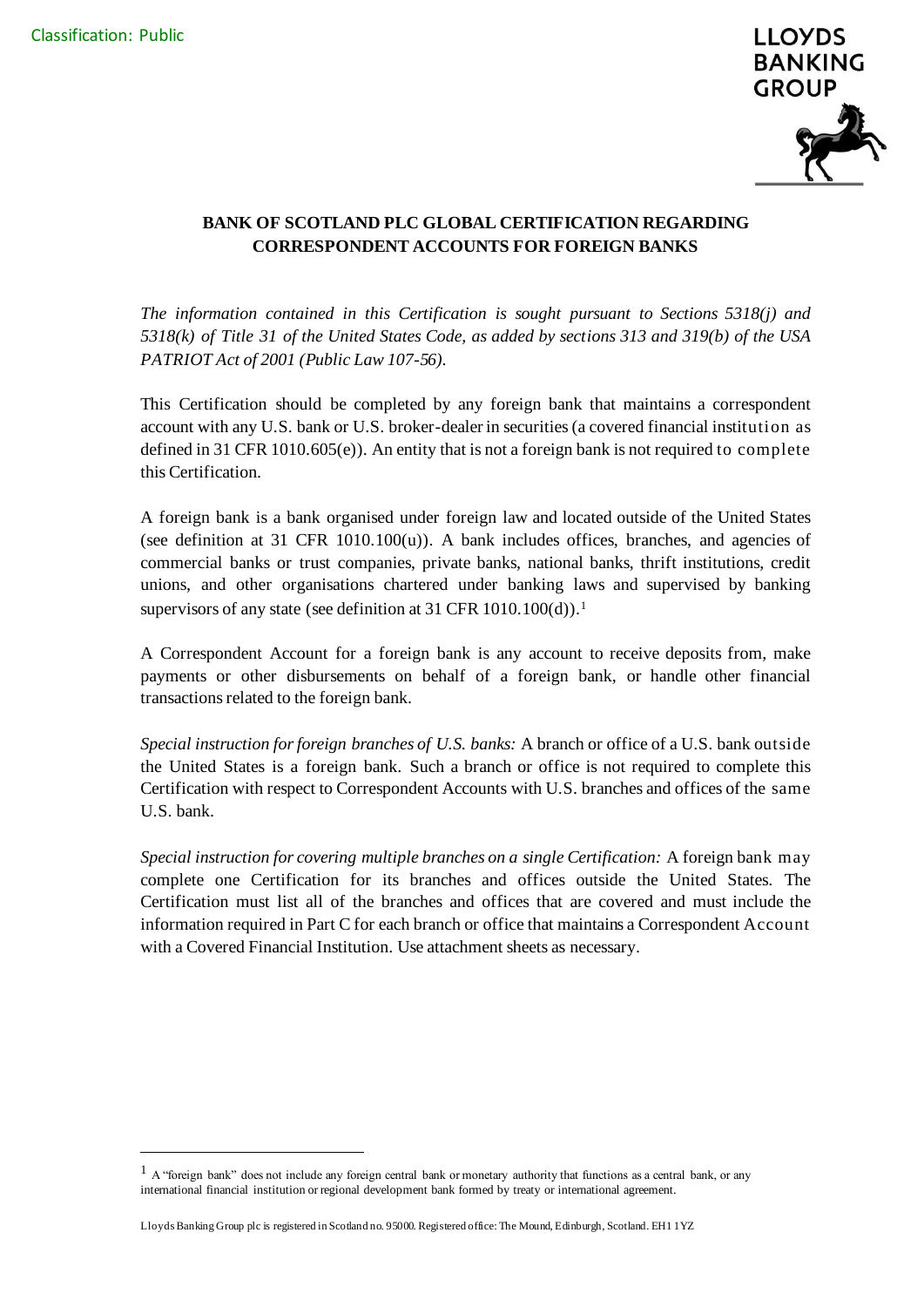# **A. The undersigned financial institution, Bank of Scotland plc hereby certifies as follows:**

## **B. Correspondent Accounts Covered by this Certification:**

This Certification applies to all accounts established for the Bank of Scotland plc entities listed in Schedule A (The Bank of Scotland plc entities) by Covered Financial Institutions.

## **C. Physical Presence/Regulated Affiliate Status:**

The Bank of Scotland plc entities maintain a physical presence. That means each Bank of Scotland plc entity:

- Has a place of business at the street address listed in Schedule A, where it employs one or more individuals on a full-time basis and maintains operating records related to its banking activities.
- Is authorised to conduct banking activities in the country where its place of business is located.
- Is subject to inspection by the banking authorities listed in Schedule A, which licenses the particular Bank of Scotland plc entity to conduct banking activities.

The Bank of Scotland plc entities are all subsidiaries or affiliates of Lloyds Banking Group plc.

- Bank of Scotland plc maintains a physical presence at 25 Gresham Street, London, EC2V 7HN where it employs one or more individuals on a full-time basis and maintains operating records relating to its banking activities.
- The above address is in England, where Bank of Scotland plc are authorised to conduct banking activities.
- Bank of Scotland plc is subject to inspection by the Financial Conduct Authority, the banking authority that licenses Bank of Scotland plc to conduct banking activities.

### **D. Indirect Use of Correspondent Accounts:**

No Correspondent Account maintained by a Covered Financial Institution may be used to indirectly provide banking services to certain foreign banks. The Bank of Scotland plc entities hereby certify that they do not use any Correspondent Account with a Covered Financial Institution to indirectly provide banking services to any foreign bank that does not maintain a physical presence in any country and that is not a regulated affiliate.

### **E. Ownership Information:**

Bank of Scotland plc has no owner(s) except as set forth below. For purposes of this Certification, owner means any person who, directly or indirectly, (a) owns, controls, or has power to vote 25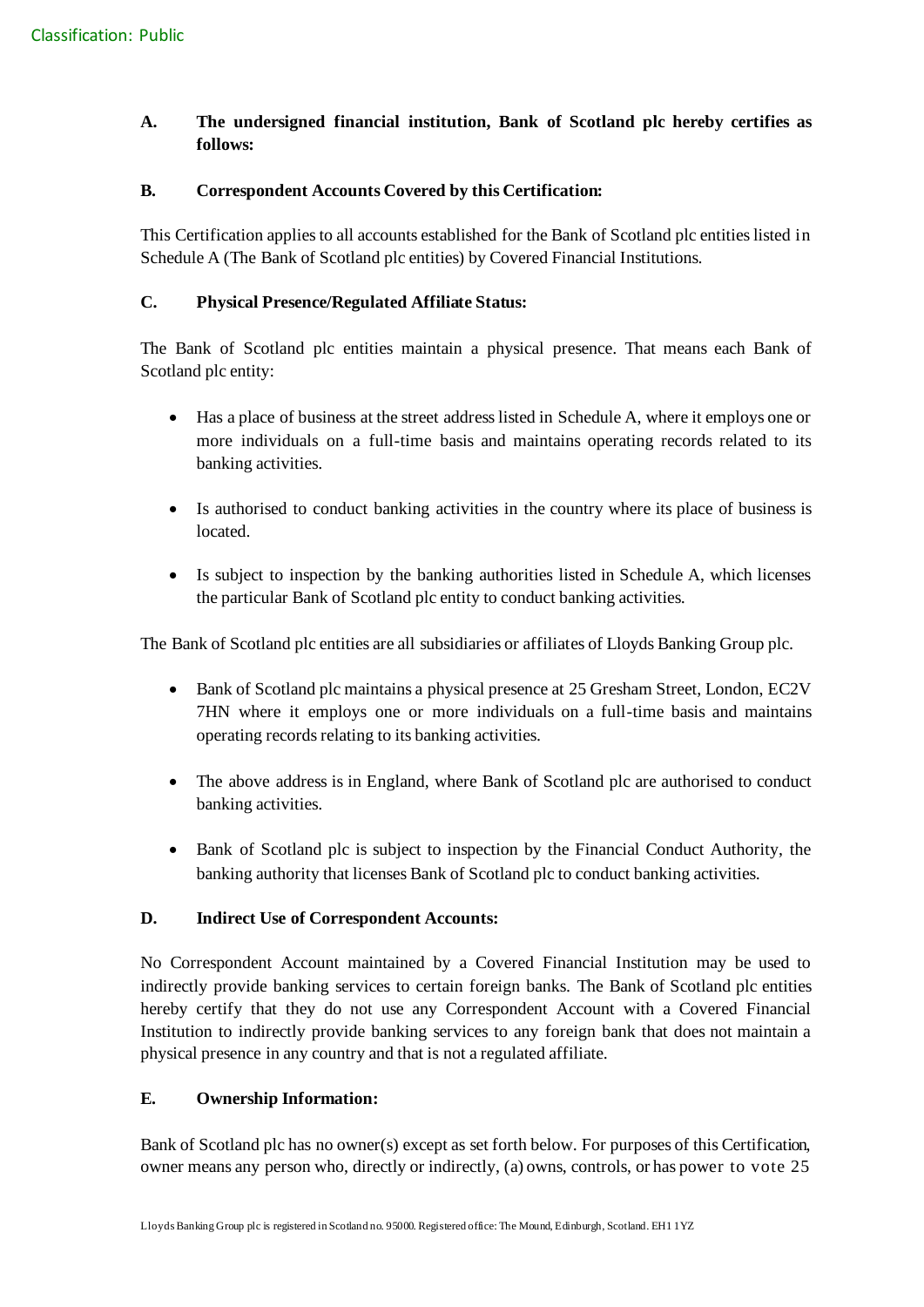percent or more of any class of voting securities or other voting interests of Bank of Scotland plc; or (b) controls in any manner the election of a majority of the directors (or individuals exercising similar functions) of Bank of Scotland plc. For purposes of this Certification, (i) person means any individual, bank, corporation, partnership, limited liability company or any other legal entity; (ii) voting securities or other voting interests means securities or other interests that entitle the holder to vote for or select directors (or individuals exercising similar functions); and (iii) members of the same family<sup>2</sup> shall be considered one person.

| Name of Owner            | <b>Address</b>                |
|--------------------------|-------------------------------|
| Lloyds Banking Group plc | The Mound, Edinburgh, EH1 1YZ |

#### **F. Process Agent:**

The following individual or entity: Chief Legal Counsel, Bank of Scotland plc is a resident of the United States at the following street address Bank of Scotland plc, 1095 Avenue of the Americas, 34th Floor, New York, NY 10036, and is authorised to accept service of legal process on behalf of the Bank of Scotland plc c entities from the Secretary of the Treasury or the Attorney General of the United States pursuant to Section 5318(k) of title 31, United States Code.

### **G. General:**

The Bank of Scotland plc entities hereby agree to notify in writing each Covered Financial Institution at which it maintains any Correspondent Account of any change in facts or circumstances reported in this Certification. Notification shall be given within 30 calendar days of such change.

The Bank of Scotland plc entities understand that each Covered Financial Institution at which it maintains a Correspondent Account may provide a copy of this certification to the Secretary of the Treasury and the Attorney General of the United States. The Bank of Scotland plc entities further understand that the statements contained in this Certification may be transmitted to one or more departments or agencies of the United States of America for the purpose of fulfilling such departments' and agencies' governmental functions.

I, Brian Dilley, certify that I have read and understand this Certification, that the statements made in this Certification are complete and correct, and that I am authorised to execute this Certification on behalf of the Bank of Scotland plc entities.

**Brian Dilley Group Director Fraud and Financial Crime Prevention Bank of Scotland plc 31/03/2021**

<sup>&</sup>lt;sup>2</sup> The same family means parents, spouses, children, siblings, uncles, aunts, grandparents, grandchildren, first cousins, stepchildren, stepsiblings, parents-in-law and spouses of any of the foregoing. In determining the ownership interests of the same family, any voting interest of any family member shall be ta ken into account.